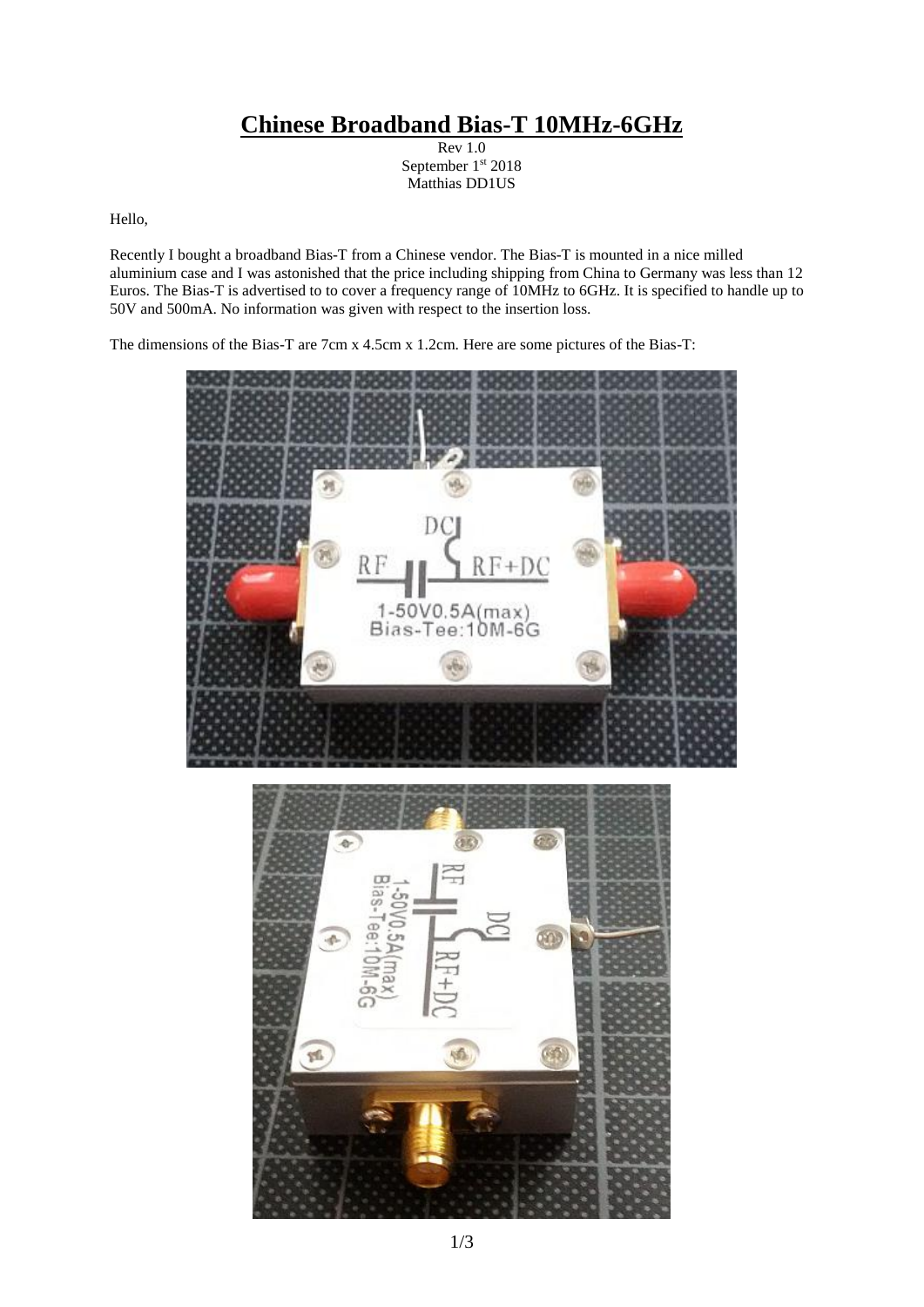Next, I opened the encasing wo see what is inside.



The same Bias-T PCB without the aluminium encasing can be purchased on Ebay for 3,30 Euros. However, I think that the nice shielded encasing is worth the additional cost.

Next, I measured the insertion loss in the frequency range from DC to 7 GHz: